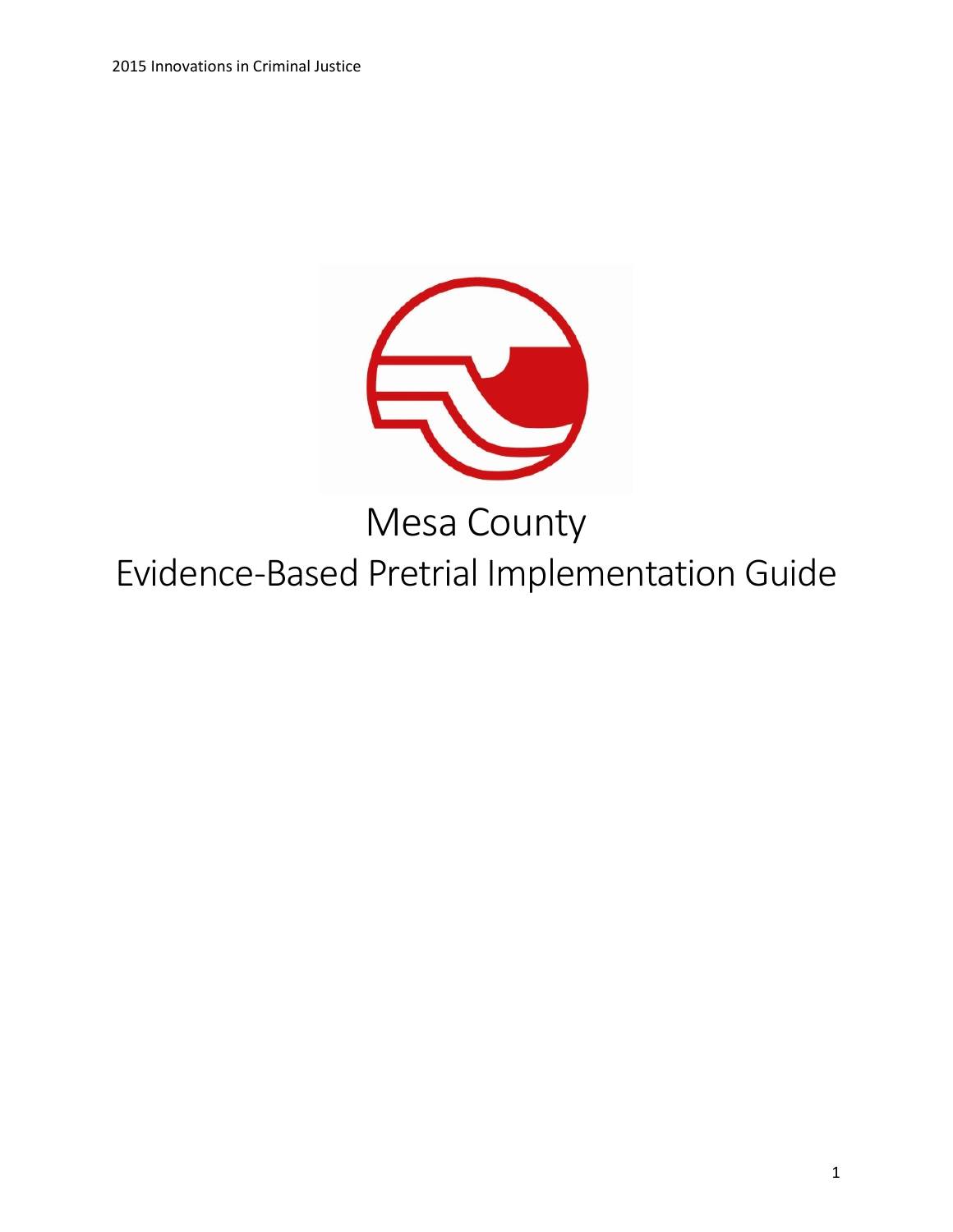## **Table of Contents**

<span id="page-1-0"></span>

| Step 9: Replace Existing Money Bond Schedule with Evidence-Based Bond Guidelines  11 |
|--------------------------------------------------------------------------------------|
|                                                                                      |
|                                                                                      |
|                                                                                      |
|                                                                                      |
|                                                                                      |
|                                                                                      |
| Appendix #2: Supervision Matrix Assessment and Recommendation Tool (SMART Praxis) 18 |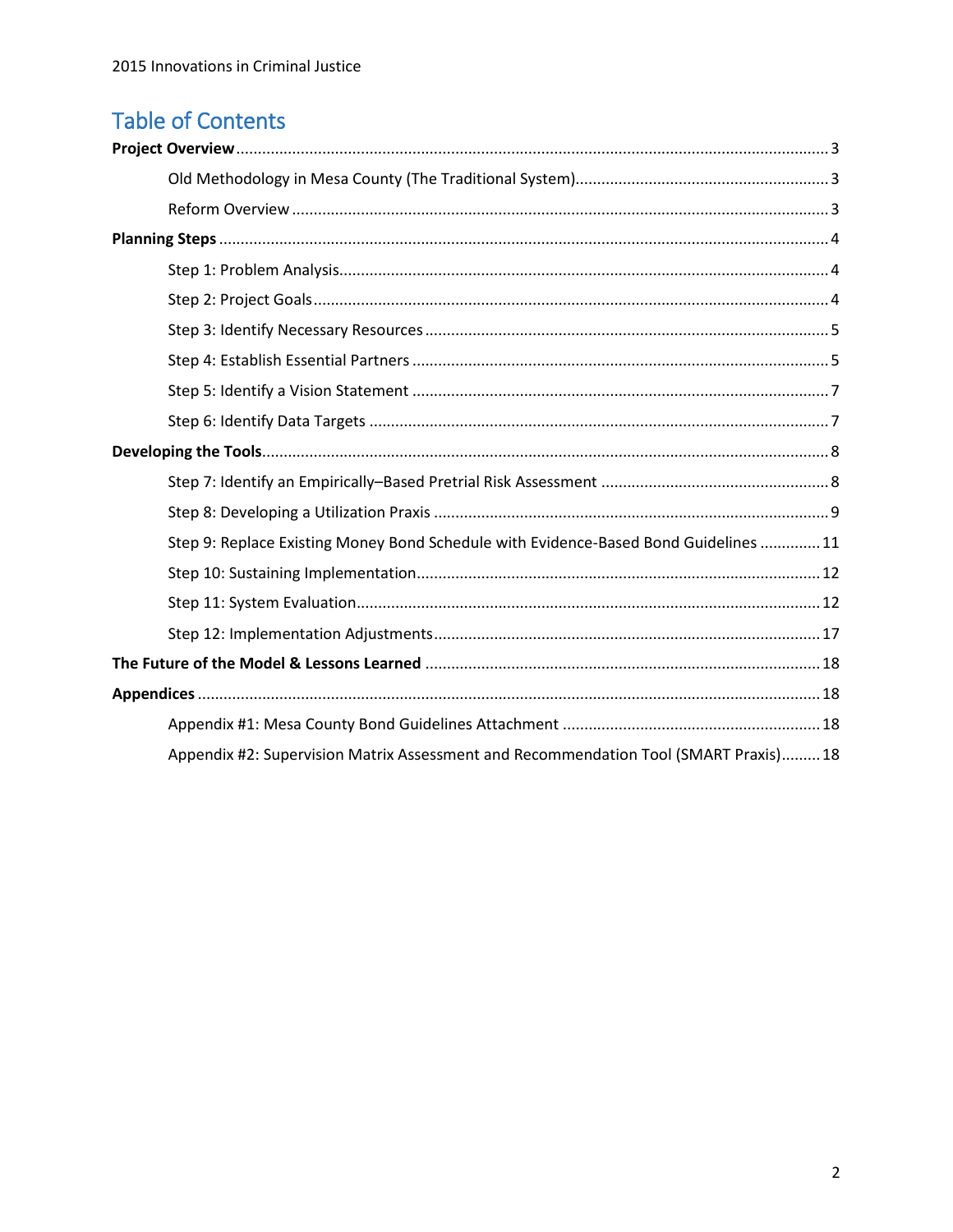## **Project Overview**

Mesa County serves as a model of successful Pretrial reform efforts that have resulted in significant positive changes. The following guide will provide advice from Mesa County stakeholders regarding the steps that were most effective in creating an environment of change and sustaining implementation efforts. Helpful tips are included from our efforts that may be beneficial to any jurisdiction endeavoring to conform its Pretrial justice system to align with current research and known best practices in the field.

## <span id="page-2-0"></span>Old Methodology in Mesa County (The Traditional System)

Mesa County, Colorado, historically operated a pretrial bail system much like most other jurisdictions in the United States. Cash and surety bonds served as the primary decision-makers regarding a defendant's release, while empirical information was not available or used. Mesa County also operated a pretrial services program for the past 20 years, but until recent years it was mediocre at best – operating on standards set by tradition, rather than evidence-based research.

The pretrial justice system worked as follows: defendants were arrested and booked into the jail. If they had money to bond out of jail, they paid the bond schedule amount or utilized a commercial surety bondsman to be released. If they did not have money, they remained in jail. Therefore, many high risk defendants were bonding out of jail, and many low risk defendants were being detained—based on money alone. For those defendants who could not pay to get out of jail, Mesa County Pretrial Services completed a Pretrial Report, which judges utilized at the bond hearings. However, the scoring methods for this report had been arbitrarily established and never validated for predictive accuracy. After the judge set the money bond, the defendants' release from jail depended on their ability to post the money bond 76% of the time, while 24% of the time they were being released on their own recognizance. Thus, the majority of the time, the decision to release was deferred to 1) the defendant's ability to come up with the arbitrary money amount, 2) the defendant's ability to pay a bail bondsman a percentage of the money bond and 3) a bail-bondsman's willingness to release the particular defendant.

Although this may sound absurd, Mesa County's bond practices were not unlike the other jurisdictions in Colorado and many from around the country. In fact, this is still how many jurisdictions in Colorado operate, even after changes to state statutes occurred in 2013 and 2014. Many other jurisdictions around the country have a similar money-based methodology.

After identifying the significant problems with this practice, the system stakeholders in Mesa County agreed that we could do better, and it was determined that evidence should be reviewed and our practices should be adjusted. Thus, the process of a reformed pretrial system in Mesa County began.

## <span id="page-2-1"></span>Reform Overview

Things began to dramatically change in 2010 with technical assistance from the National Institute of Corrections (NIC). Mesa County was chosen as one of seven sites in the United States to receive technical assistance from NIC to analyze our current practices and make evidence-based upgrades to our system. It is important to note that this support provided technical assistance only and did not come with additional funding. Some of the technical assistance Mesa County received for this project is largely available to any jurisdiction who desires to implement evidence-based practices.

This guide will walk you through Mesa County's recommended steps for reform within your system, along with specific examples from our experience.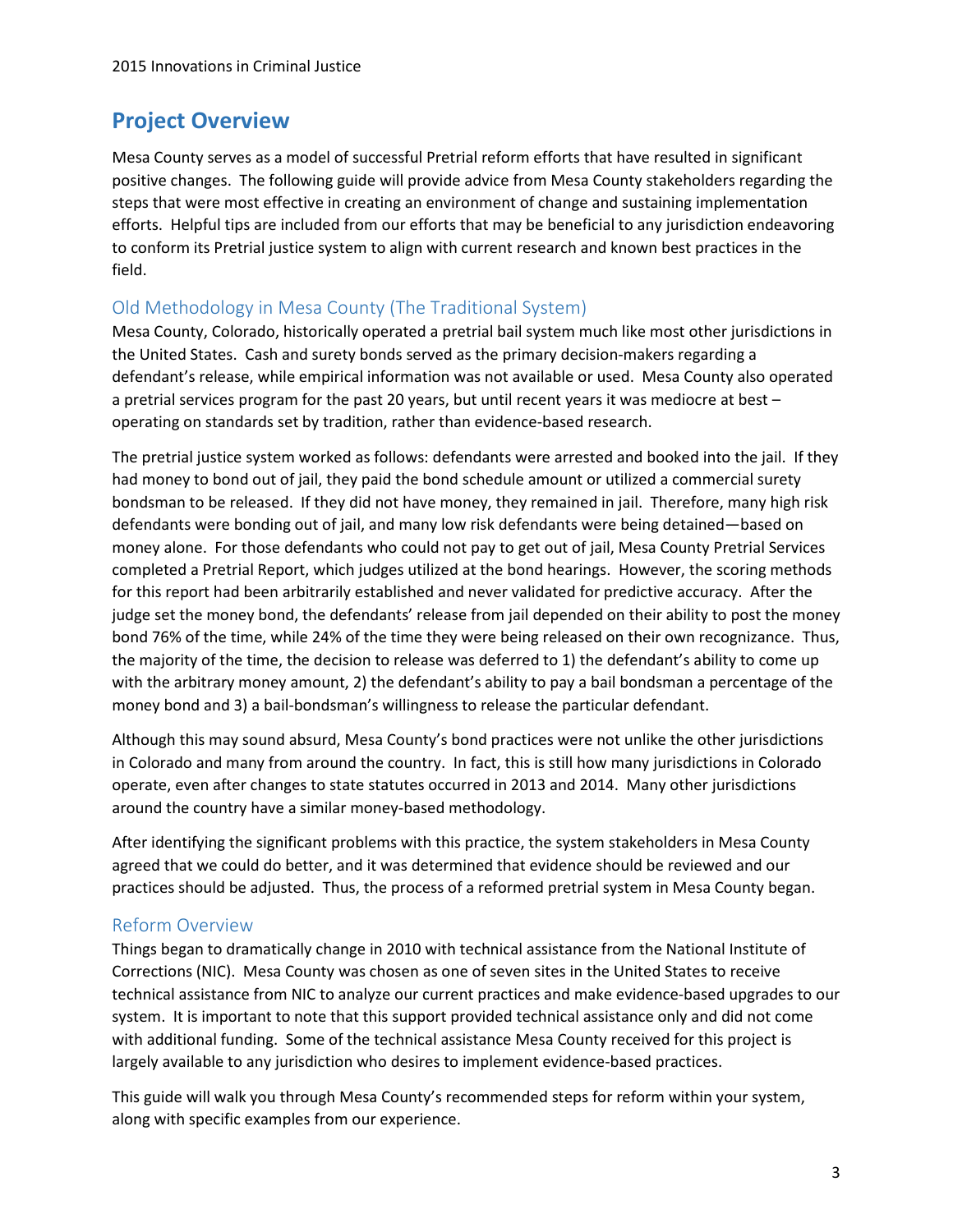## <span id="page-3-0"></span>Planning Steps

## <span id="page-3-1"></span>Step 1: Problem Analysis

A very basic system analysis is an important first step to planning. Assembling your system leaders with mid-level system experts to outline your current pretrial process will be valuable (see Step #4).

Each jurisdiction should ask the following questions and provide some basic answers for its planning process:

- a. How does our current Pretrial system operate from arrest to defendants' first appearance in court? A basic mapping of this process would be beneficial for some baseline groundwork.
- b. What is the primary decision-maker regarding why a defendant is held or released from jail Pretrial?
- c. Does the system currently utilize any empirical information in the decision process?
- d. Does your current method of operation seem like the most rational way to decide how some of your most expensive and restrictive local jail beds should be utilized?

## **Step 1: The Mesa County Experience – Problem Analysis:**

An analysis of Mesa County's pretrial justice system revealed a lack of evidence-based decision-making throughout the pretrial process. The program's pretrial risk tool did not have objective, empirically-derived criteria, but rather subjective and non-standardized criteria. The pretrial supervision methods were not based on risk, but rather on crime class. The system's bond schedule was also based on crime class alone with arbitrary money amounts assigned to various crime types. The Pretrial program's response to violations was not based on best practices, but rather on local tradition. There was not adequate statistical tracking of pretrial outcomes. Since Mesa County had no mechanism to determine empirical risk, it was unknown how many lower risk individuals charged with lower level crimes were being held for an indeterminate amount of time simply because they didn't have a few hundred dollars. The jail commander commented that he held one inmate in jail for three months on a \$100 bond for a misdemeanor crime and that this was a common occurrence in the jail. The Mesa County jail was populated with an unknown group of Pretrial defendants, all of whom were being held solely based on their inability to afford the money bond, which was usually assigned from the predetermined bond scheduled.

To address these problems, a committee of system stakeholders was formed that included judges, prosecutors, defense attorneys, and detentions, law enforcement, and pretrial services representatives. Over the past two years, this group collaboratively developed a new bond process and accompanying tools that have dramatically improved the pretrial justice system in Mesa County. They began by creating a local pretrial vision statement. A validated risk instrument that was developed for the State of Colorado was implemented. A risk-based pretrial release and supervision guide was developed. Meaningful process and outcome measures were implemented and used to guide policy discussions and program improvements in the future. From these efforts, Mesa County's pretrial program and process has become a model for Colorado and other states.

## <span id="page-3-2"></span>Step 2: Project Goals

An important step in planning Pretrial reform efforts is to identify realistic, collaborative goals for the project. These goals should focus on "the low-hanging fruit" for shorter-term implementation efforts.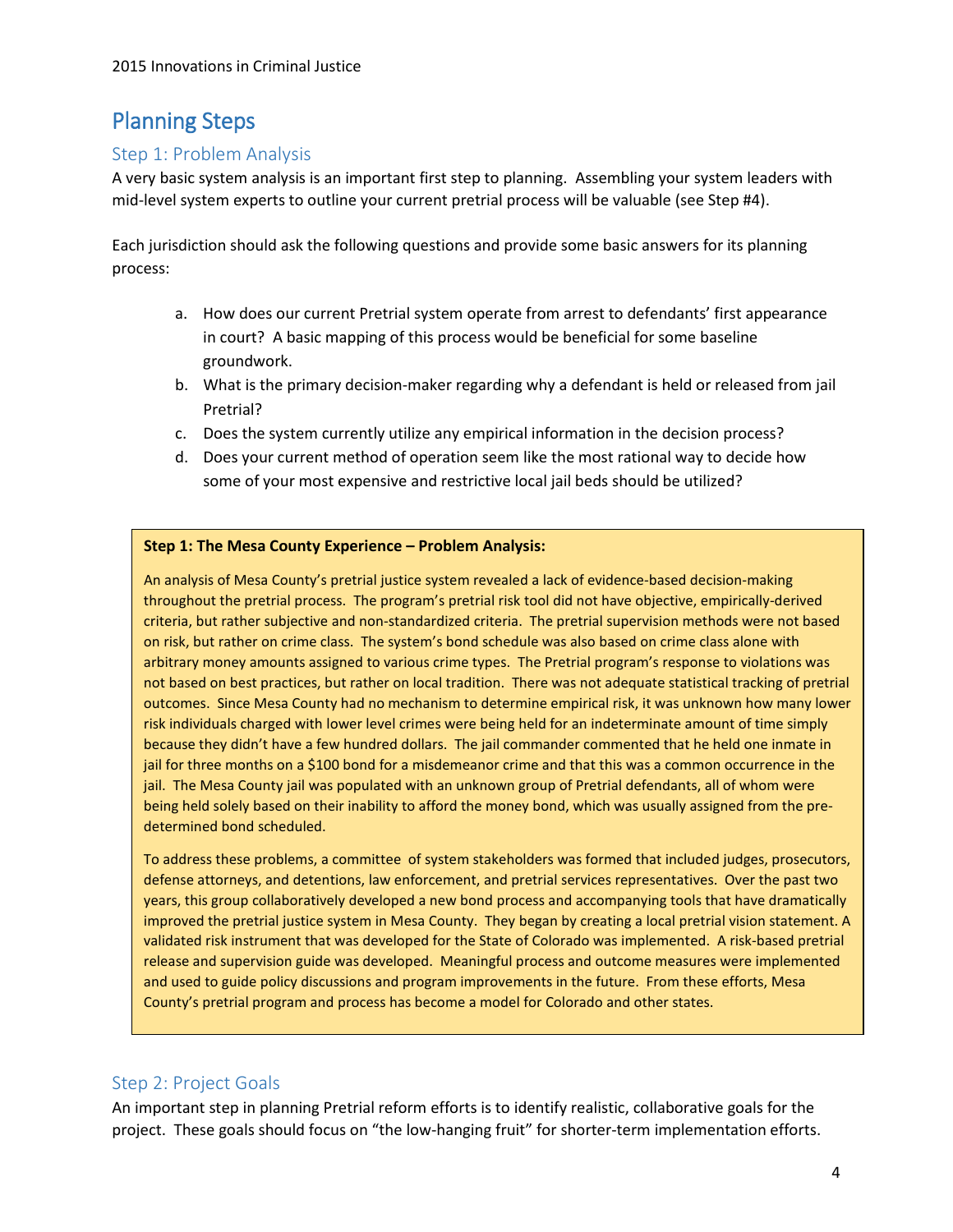Your longer term goals should focus on a more pure system that may have to be obtained in progressive steps, as well as longer-term outcome measures. The heart of the goals should focus on how empirical information can be utilized to inform judges in making detention or release decisions in the jail.

## **Step 2: The Mesa County Experience – Project Goals:**

- 1) Develop a collaborative vision statement for pretrial practice in Mesa County.
- 2) Identify and implement an evidence-based pretrial assessment tool.
- 3) Develop an operational model to apply the assessment tool (SMART Praxis –Supervision Matrix Assessment & Recommendation Tool).
- 4) Develop evidence-based bond guidelines to replace the existing money bond schedule.
- 5) Develop a violation and incentives model incorporating evidence-based principles.
- 6) Implement a response to violations system that is consistent with best practices in this area.
- 7) Develop an advanced data tracking system to measure outcomes with regular statistical updates.

## <span id="page-4-0"></span>Step 3: Identify Necessary Resources

A jurisdiction should answer the following questions regarding resources:

- a. Do we have the existing resources to assess risk levels coming into the jail? This will require a minimum of approximately 10 minutes per defendant for each screen. Can the current jail booking staff add this to their booking duties?
- b. If the jurisdiction has an existing Pretrial Services program, what upgrades will need to be made to the current practices?
- c. What resources are available to supervise defendant bond conditions in the community? Can an existing Pretrial Services staff complete this task? Can Probation or the Sherriff's Department complete this task?
- d. If private providers are considered, the jurisdiction will need to consider factors involved in for-profit supervision. Is this a cheaper option than trying to expand existing resources or creating new resources? Should defendants be required to pay for some of their services?
- e. Do we have the data tracking capability to measure outcomes? Mesa County was able to utilize simple spreadsheets to track many of our reported outcomes without an additional database system, but a database system is ideal.

## **Step 3: Mesa County's Experience – Identifying Necessary Resources**

Mesa County determined that our local government already had the existing resources to make this happen without asking the County for further dollars. The Pretrial Services program was able to develop and incorporate the new CPAT tool at no cost to the County. Some members of the pretrial group had various levels of technical expertise and were able to develop the computerized documents reflecting the desires of the system stakeholders.

## <span id="page-4-1"></span>Step 4: Establish Essential Partners

**Formation of a Criminal Justice Leadership Group** (CJLG)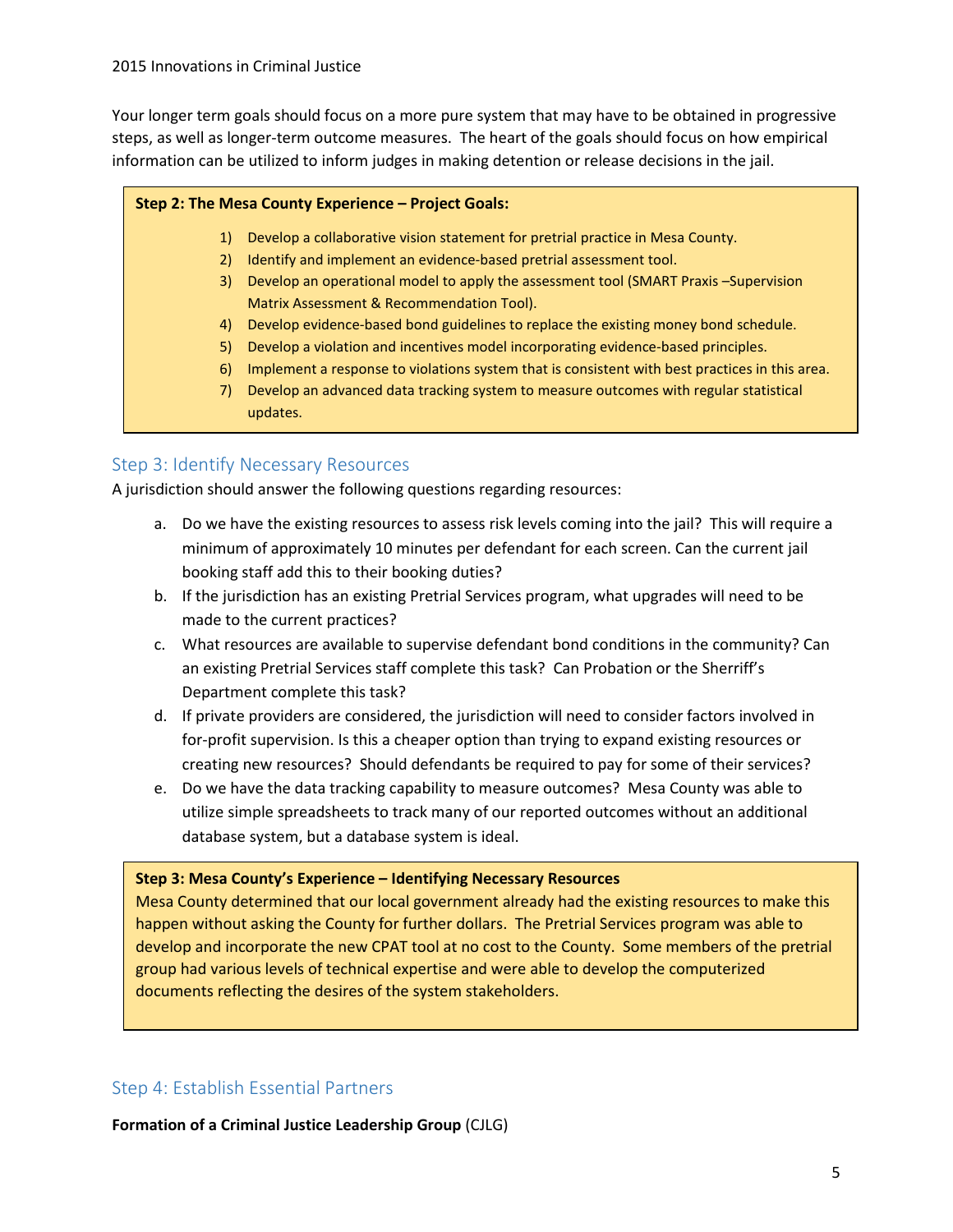It is highly recommended that any jurisdiction attempting to bring Pretrial reform have a functional leadership group that includes key stakeholders, such as the Chief Judge, the District Attorney, the head of the Public Defender's Officer, private defense lawyers, the Police Chief, the Sheriff, the Probation Chief, and other key leaders. If you have an existing pretrial services program, it should be represented at the table as well. This group of leaders should take the lead in bringing about system-wide change and focus on building commitment to improve the criminal justice system. They should appoint a Pretrial work group to work on the pretrial process and they should review the work group's product as it progresses.

#### **Step 4: The Mesa County Experience – Establishing Essential Partners:**

In 2010, the Mesa County Criminal Justice Leadership Group formed an Executive Committee to specifically focus on the area of evidence-based decision making in the local criminal justice system. One of the key focus areas identified for improvement was Mesa County's bail system where numerous problems were identified with our current bond system. There was significant concern that our current system discriminated against the poor, and was holding lower-risk poor defendants in jail, while allowing higher risk defendants who had money to be released, solely based on their ability to find money. Furthermore, growing research has shown that there is no correlation between money bonds based on criminal charges and public safety rates, which has created a demand to establish an empirically-based pretrial decision process.

## **Appointment of Pretrial Work Group**

It is important to have a more targeted Pretrial justice group that includes more ground-level members and technical experts. The CJLG appointed a Pretrial Work Group. The various perspectives of these stakeholders proved to be very important when building a balanced system incorporating best practices and legal guidelines.

## **Step 4 Continued: The Mesa County Experience – Appointment of Pretrial Work Group:**

The Mesa County Pretrial Work Group was one of several work groups created for an evidence-based decision making initiative. Members of the Pretrial Work Group included Judges, Public Defenders, District Attorneys, Private Defense Lawyers, Pretrial Services Officials, Mesa County Jail Officials, and Victim Advocates. The criminal justice system is by nature adversarial, and the goal of collaborating to improve pretrial justice practices at the time seemed daunting. The above tasks had never been done before in our local jurisdiction, and most of the goals had never been pursued anywhere in Colorado. Tip: Our system leaders purposely did not involve bondsmen in this group for a number of important reasons. If you don't want to drive with your emergency brakes on, consider leaving them out of this work group.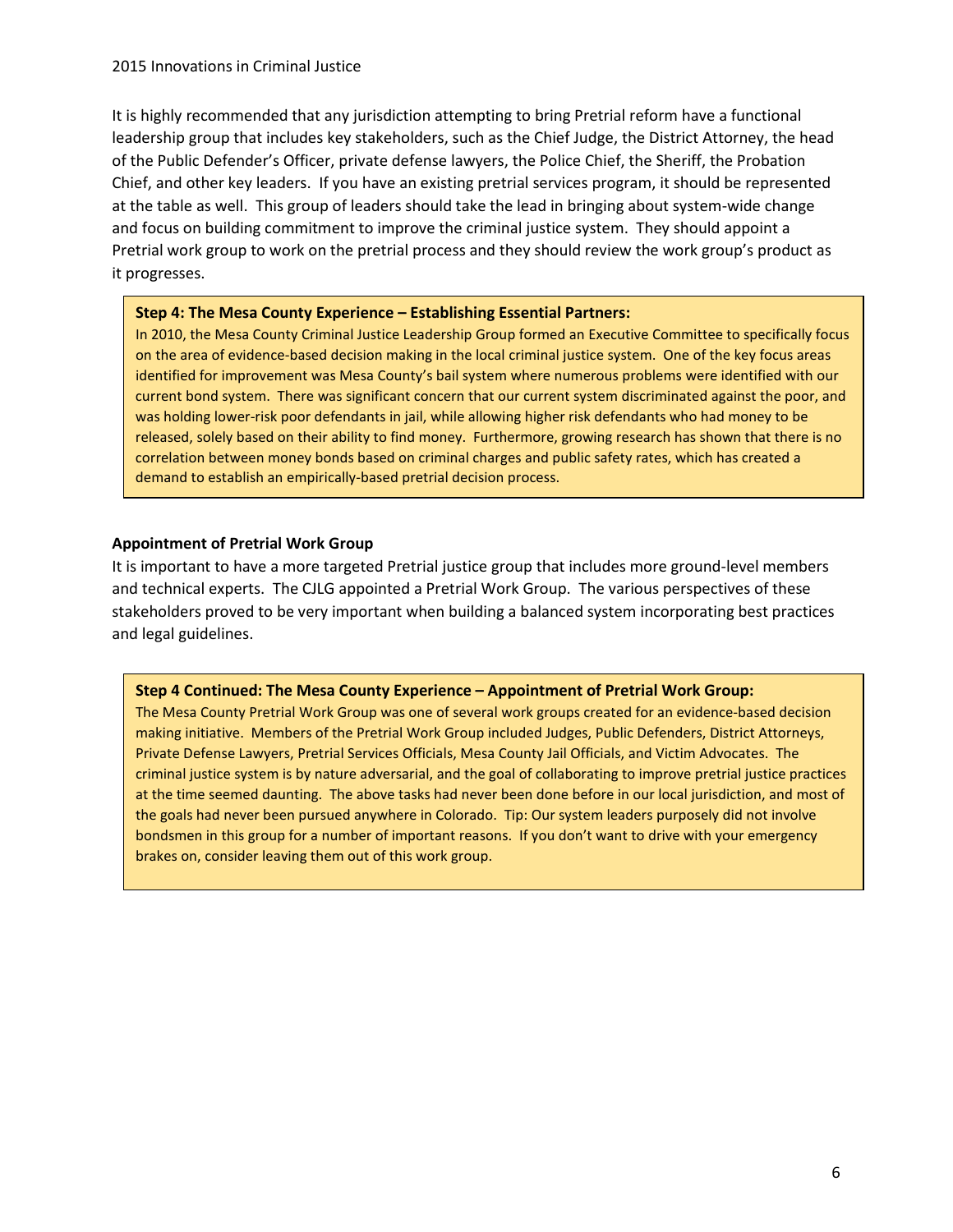The Pretrial Committee included (Membership):

- Judge Craig Henderson, Committee co-chair (County Court)
- Dennis Berry, Committee co-chair (Criminal Justice Services)
- Chief Judge David A. Bottger (District Court)
- Rich Tuttle (District Attorney's Office)
- Bo Zeerip (District Attorney's Office)
- Thea Reiff (Public Defender's Office)
- Alexander Vitale (Public Defender's Office)
- Ed Nugent (Private Criminal Defense Attorney)
- Leslie Castro (Private Criminal Defense Attorney)
- Patrick Gentzler (Private Attorney)
- Joel Bishop (Criminal Justice Services)
- Steve Farlow (Captain, Sheriff 's Department)
- Jennifer Sheetz (Data Analyst)

## <span id="page-6-0"></span>Step 5: Identify a Vision Statement

- a. Identify key values from your Pretrial Committee through a discussion and brainstorming session.
- b. Assign a specific group member or members with good writing skills to incorporate those values into a Vision Statement.
- c. Bring the draft back to the committee for revisions and finalization.

#### **Step 5: The Mesa County Experience – Developing a Collaborative Pretrial Vision Statement**

The group began by working on a vision statement to create common ground for the rest of the project in the fall of 2011. Much conflict was involved in this process and there was little hope that the group could even agree upon a common vision statement. To help resolve this conflict and determine if these stakeholders had common ground, we first identified applicable research and agreed to review these documents. From about June of 2011 through December of 2011, the group reviewed the available research and began to gain a better understanding of legal and evidence-based pretrial practices. This process revealed that the group had much more in common than initially thought. By December 2011, the group developed a vision statement that was ultimately accepted by the Mesa County Criminal Justice Leadership Group. The vision statement laid the foundation for accomplishing subsequent goals. The group was pleased that so many different and competing perspectives could come to common ground on key and critical issues surrounding the pretrial justice system. This collaborative success would prove to be the first of many throughout this project.

## <span id="page-6-1"></span>Step 6: Identify Data Targets

Basic data targets should include the following:

- a. Regular empirical risk profiles of the local jail(s).
- b. Safety rate outcomes: The rate at which defendants released with or without conditions in the community are charged with a new misdemeanor or felony while on bond.
	- i. This should be tracked by empirical risk level, as well as overall outcomes.
	- ii. Both the supervised and unsupervised groups should be tracked.
- c. Appearance Rate outcomes: The rate at which defendants appear in court.
	- i. This should be tracked by empirical risk level, as well as overall outcomes.
	- ii. Both the supervised and unsupervised groups should be tracked.
- d. Release Rates: The rate at which defendants are released from jail by empirical risk level and type of bond granted.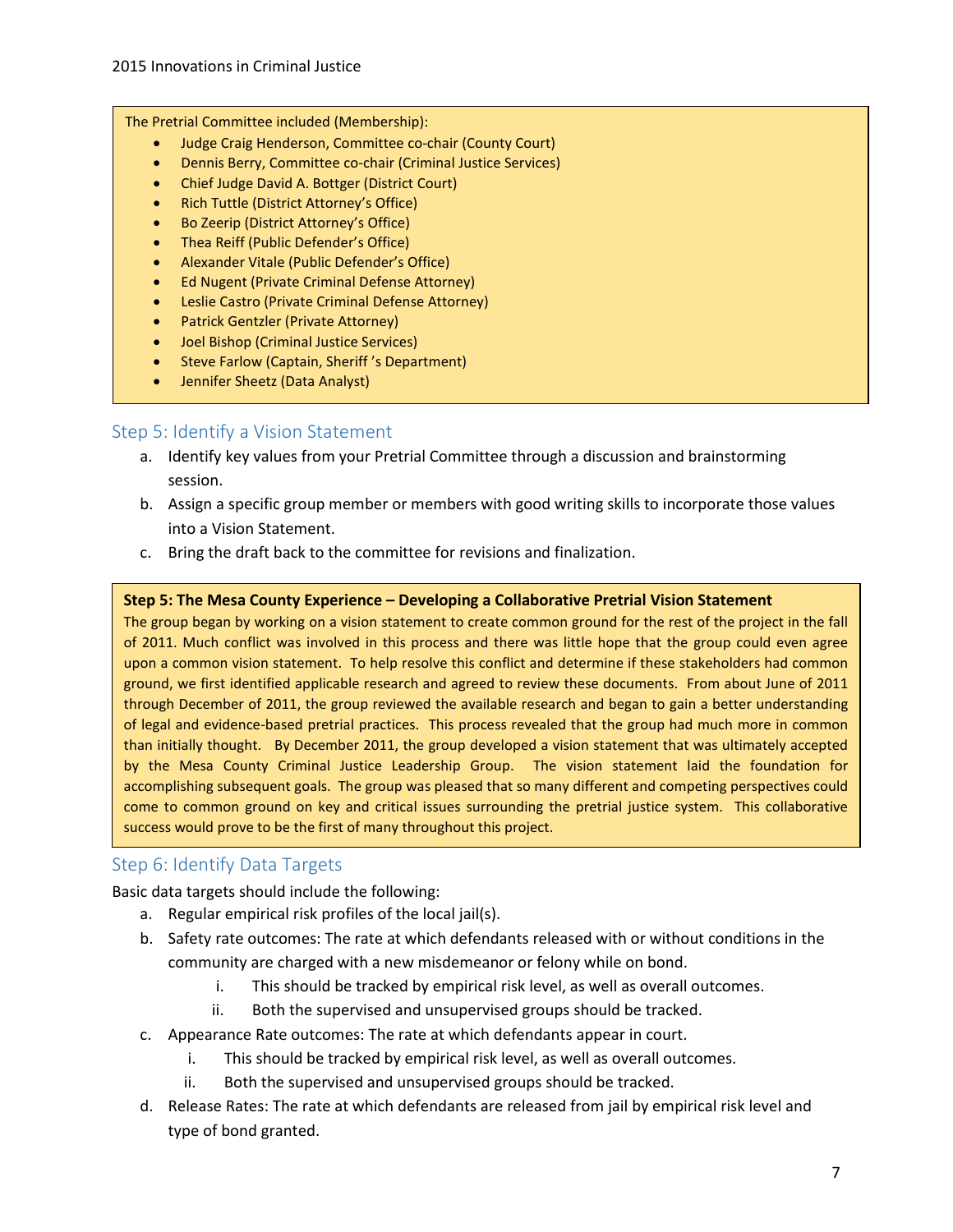**Step 6: Mesa County has provided numerous outcomes later in this report. See Step 11, System Evaluation.**

In addition to tracking the outcomes in Step 11, Mesa County also tracks the following Pretrial Outcomes. These are outcomes for your consideration and discussion.

Total interviews completed, average daily interviews, felony interviews completed, misdemeanor interviews completed, the percent interviewed of the eligible population, interviews by Risk Category, bonds ordered by risk category, bonds ordered by type of offense; grouped by risk category, fees, collected, collection rates, program completion rate, technical compliance rate, total intakes/releases, average daily population, average length of supervision, percentage of pretrial program costs by risk category and supervision level, and average length of supervision. Other statistics are also tracked and our spreadsheets are available by request.

## <span id="page-7-0"></span>Developing the Tools

## <span id="page-7-1"></span>Step 7: Identify an Empirically–Based Pretrial Risk Assessment

This is a crucial step in this process, as this is the heart of adding empirical information to assist decisionmaking. Does your jurisdiction or state have an existing validated tool? If not, what other immediate options exist?

## **Step 7: The Mesa County Experience: Identifying an Empirically-Based Pretrial Risk Assessment Tool**

The Pretrial Justice Institute in conjunction with the JFA Institute released the research on the Colorado Pretrial Assessment Tool (CPAT) in March of 2012. Mesa County Pretrial Services (PTS) program developed a computerized version of the CPAT assessment using Microsoft Excel, which was implemented on July 1, 2012. The automaton of the new risk tool is unique in a number of ways. It contains tips to ensure that staff maintains fidelity to the questions. It auto-calculates the total score, and from the total score it auto-enters the defendant's empirically-based risk profile. The tool also has built-in drop-down boxes, which assist staff in entering consistent and accurate data.

This tool was presented to the Pretrial Workgroup, and for several meetings the group modified and adjusted the pretrial report to fit the needs and desires of the Mesa County stakeholders. Through much debate and discussion, the group agreed upon a format, and the protocol was finalized and implemented on July 1, 2012. Mesa County's pretrial program became the first program in Colorado to implement the CPAT, and it serves as a model for other Colorado counties moving forward with their own evidence-based pretrial initiative.

Mesa County's Bond Guidelines, an Administrative Order signed by the Chief Judge, recommends that all defendants arrested on new criminal charges be held until they can be assessed with the CPAT and a report can be provided to the Judge and relevant attorneys for an arraignment. A two-page report is completed on each defendant that is booked into the jail for new criminal charges. This report is used by attorneys to make bond arguments and judges to make bond decisions.

**Page 1 of the Pretrial Services Report:** Defendant Bio information; Defendant empirical risk profile; Cash or Personal Recognizance (OR) presumptions from the Bond Guidelines; Recommended Bond Conditions.

**Page 2:** Criminal History, Employment Information, Contacts & Local ties.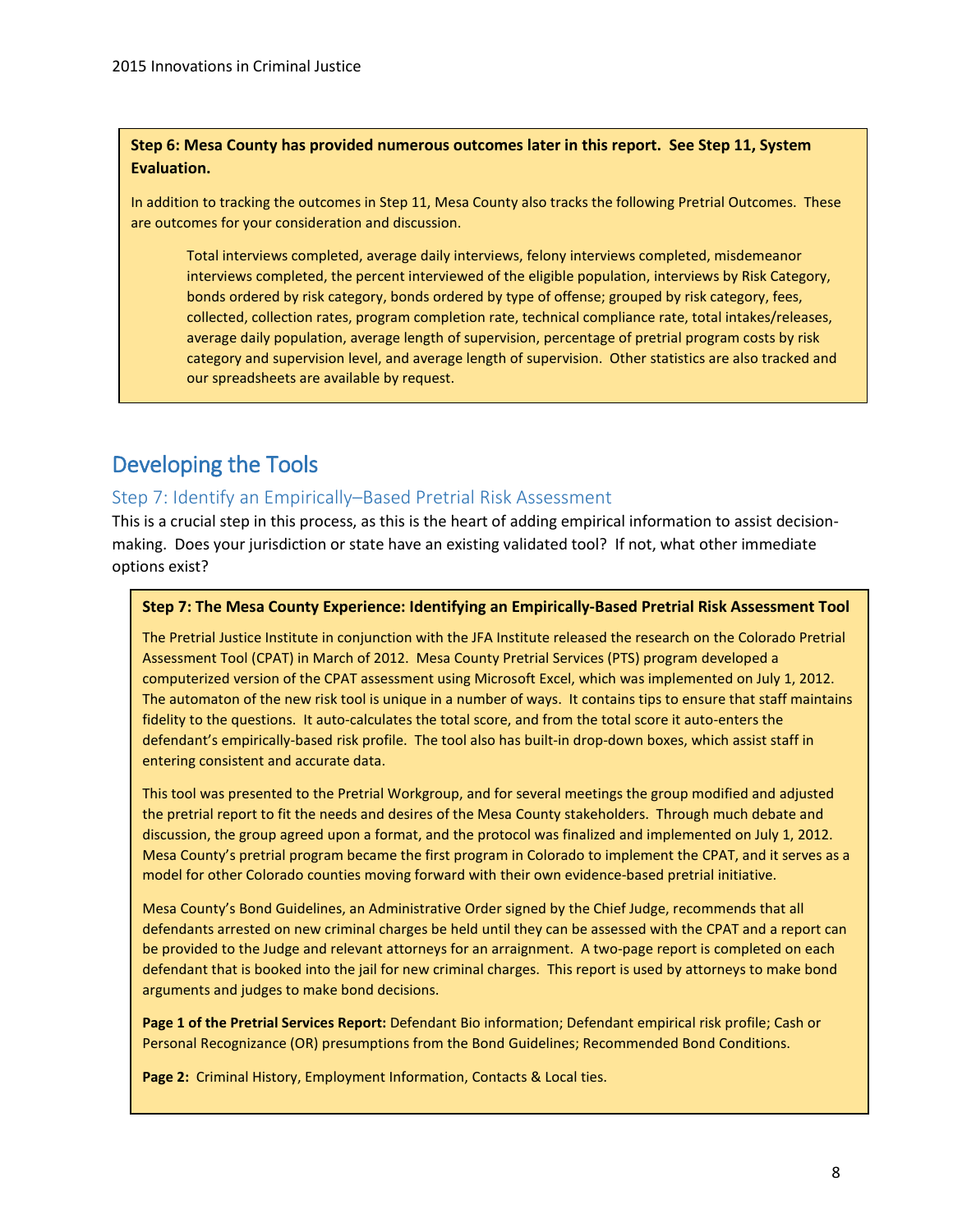## <span id="page-8-0"></span>Step 8: Developing a Utilization Praxis

After system stakeholders identify an empirical risk tool, a methodology of utilizing the tool should be developed. "Praxis" is a fancy term for a method of operation within a system. Each system should develop a basic guide for the utilization of an empirical risk instrument. This step will be critical in driving utilization, consistency and outcome measures for the risk assessment.

This involves four key steps:

- a. Identify which defendants will be screened;
- b. Identify a way to ensure that all targeted defendants are screened;
- c. Identify a method of operation regarding how the tool is used (see SMART Praxis on page 8); and
- d. Identify how empirical information can be utilized to adjust current bond schedules (see updated Bond Guidelines).

| Step 8: The Mesa County Experience - SMART Praxis (Supervision Matrix Assessment & Recommendation Tool                 |                                                                                                |                  |                                     |                                                          |                                                       |                                                                                              |                                                         |  |  |  |
|------------------------------------------------------------------------------------------------------------------------|------------------------------------------------------------------------------------------------|------------------|-------------------------------------|----------------------------------------------------------|-------------------------------------------------------|----------------------------------------------------------------------------------------------|---------------------------------------------------------|--|--|--|
| <b>MESA COUNTY PRETRIAL SMART PRAXIS Version 4</b><br>$(SMARKT = Supervision Matrix Assessment & Recommendation Tool)$ |                                                                                                |                  |                                     |                                                          |                                                       |                                                                                              |                                                         |  |  |  |
|                                                                                                                        | 2<br>3<br>5.                                                                                   |                  |                                     |                                                          |                                                       |                                                                                              |                                                         |  |  |  |
| <b>CPAT Risk</b><br>Category                                                                                           | <b>Felony VRA</b><br><b>Crimes</b><br>Drug<br>$(C.R.S. 24-4.1-$<br><b>Distribution</b><br>302) |                  | Aggravated<br><b>DUI &amp; DARP</b> | <b>Domestic</b><br><b>Violence DVSI</b><br>11 or Greater | <b>Domestic</b><br><b>Violence DVSI</b><br>10 or Less | <b>Other Felony</b><br>Crimes &<br><b>Misdemeanor</b><br><b>VRA</b><br>$(C.R.S. 24-4.1-302)$ | Other<br>Misdemeanor,<br>and Traffic<br><b>Offenses</b> |  |  |  |
|                                                                                                                        | <b>Basic</b>                                                                                   | <b>Basic</b>     | <b>Basic</b>                        | <b>Basic</b>                                             | Court Reminder<br>Calls Only                          | Court Reminder<br>Calls Only                                                                 | Court Reminder<br>Calls Only                            |  |  |  |
| 2                                                                                                                      | <b>Basic</b>                                                                                   | <b>Basic</b>     | <b>Basic</b>                        | Enhanced                                                 | Court Reminder<br>Calls Only                          | Court Reminder<br>Calls Only                                                                 | Court Reminder<br>Calls Only                            |  |  |  |
| 3                                                                                                                      | Intensive                                                                                      | <b>Intensive</b> | Enhanced                            | Intensive                                                | <b>Basic</b>                                          | <b>Basic</b>                                                                                 | Court Reminder<br>Calls Only                            |  |  |  |
|                                                                                                                        | <b>Intensive</b>                                                                               | Intensive        | Intensive                           | Intensive                                                | Enhanced                                              | Enhanced                                                                                     | <b>Basic</b>                                            |  |  |  |

It became apparent during the development process of the CPAT tool that our system would need a mechanism that brought consistency regarding how the tool was to be utilized. Therefore, at the same time the tool was being developed, the Supervision Matrix Assessment and Recommendation Tool (SMART Praxis) was developed. (See Appendix #2). The SMART Praxis identifies which defendants would be supervised and at which level of supervision. It provided a way for the first time for the program to be able to allocate its resources where they were most needed. That is, expensive staffing and monitoring resources were no longer expended on lower risk defendants, but were reserved for defendants who posed a higher risk to public safety and for not appearing in court. This tool incorporated not only the level of stakes of the crime charged, but also the empirical risk level derived from the CPAT tool to offer presumptive supervision methods, which were collaboratively developed by the system stakeholders in the Pretrial Workgroup. The SMART Praxis was implemented in conjunction with the CPAT risk assessment on July 1, 2012. This Praxis provides a methodology to the continuum of supervision, based on crime type and empirical risk. This involves much more than this matrix, including the defined supervision levels of the defendants, a separate guideline for driving under the influence, and many other definitions and explanations.

Since it was developed, several other Colorado counties, and counties outside of Colorado, have adapted it for their own use. Finally, the development of the SMART Praxis led to the conception of the idea to replace the money bond schedule, and also to incorporate another evidence-based practice: response to pretrial violations of bond conditions.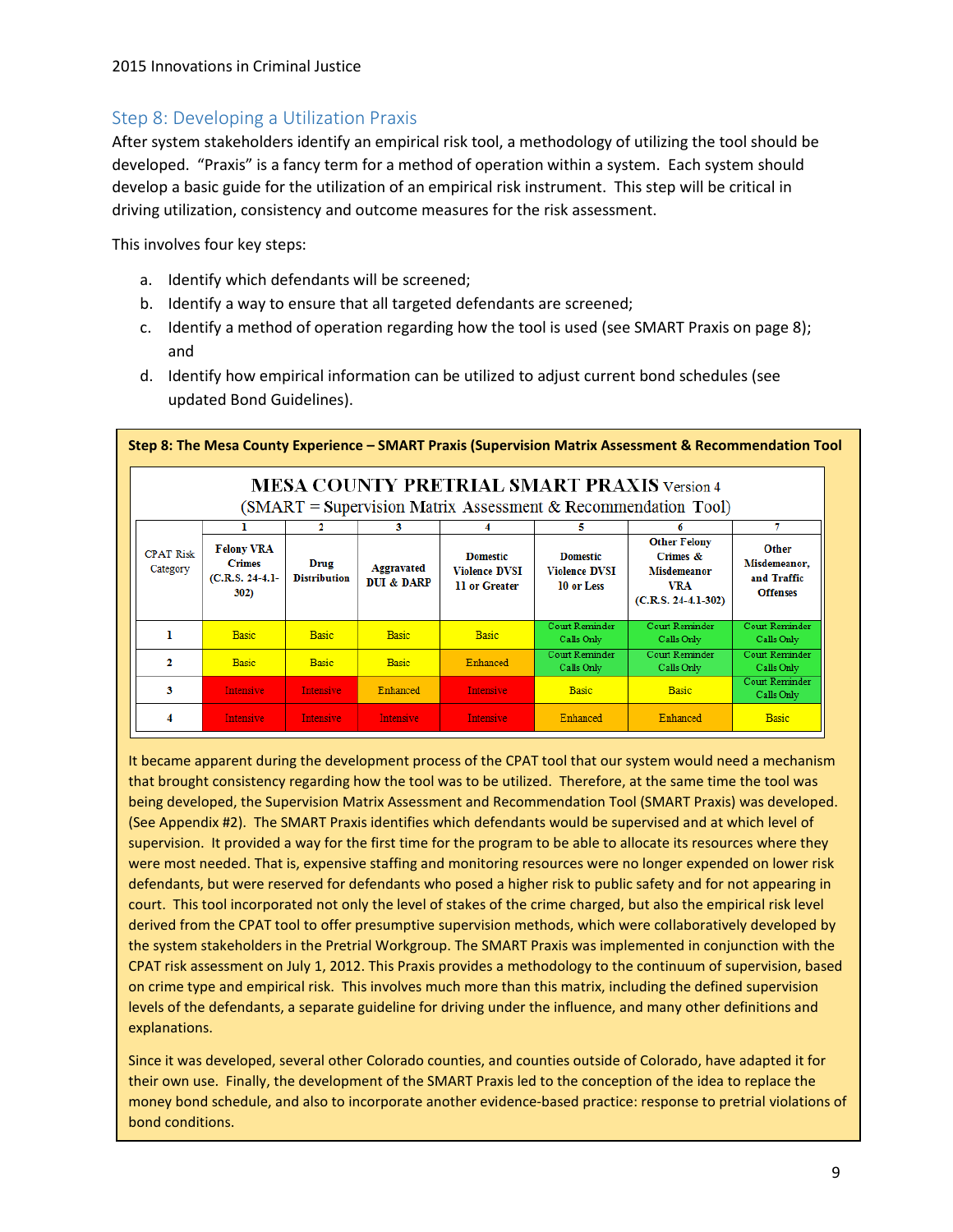## **Step 8 Continued: Response to Pretrial Violations**

Once a utilization matrix is developed, a Response to Pretrial Violations guide can be developed. This guide should be collaboratively developed by the appointed Pretrial Committee.

Considerations to violations should include primarily:

- a. The empirical risk level of the defendant.
- b. The stakes of the crime of the defendant.
- c. The severity of the violation committed.

The Response to Pretrial Violations guide should also consider outlining discretion for the Pretrial Services program to respond to some violations with intermediate interventions. Intermediate supervision adjustments should be allowed to award positive pretrial performance, and to intervene for violations to avoid bond revocations.

#### **Step 8 Continued: The Mesa County Experience – Response to Pretrial Violations**

The Pretrial Services Program developed a draft of a Violation Response guide utilizing the SMART Praxis supervision levels to create four levels of violation responses. When it was completed, the guidelines allowed for a proportionate response based on the supervision level and the level of violation committed.

Responding to pretrial violations was originally viewed by the workgroup to be the most contentious task of this whole project. However, when this draft was presented to the Pretrial Workgroup it was modified and adjusted with little controversy. To the surprise of the group, this task proved to be one of the least controversial in the entire process. We attributed this lack of controversy to the collaborative culture that had increasingly built up over the past two years. For the first time in Mesa County's history, we now had a collaboratively-agreed upon Violation Response guide.

| MESA COUNTY PRETRIAL VIOLATION RESPONSE GUIDELINES MATRIX |                                                     |                            |                         |  |  |  |  |  |
|-----------------------------------------------------------|-----------------------------------------------------|----------------------------|-------------------------|--|--|--|--|--|
| <b>Supervision Levels</b><br>(Based on the SMART Praxis)  | <b>Minor Violation</b><br><b>Moderate Violation</b> |                            | <b>Severe Violation</b> |  |  |  |  |  |
| <b>Basic</b>                                              | Low Response                                        | Low to Medium<br>Response  | Medium to High Response |  |  |  |  |  |
| <b>Enhanced</b>                                           | Low to Medium<br>Response                           | Medium to High<br>Response | High Response           |  |  |  |  |  |
| <b>Intensive</b>                                          | Low, Medium or High<br>Response                     | Medium to High<br>Response | High Response           |  |  |  |  |  |

#### DEFINITIONS OF RESPONSE

| Responses may include one or more of the following actions: |                                                                                                   |  |  |  |  |  |
|-------------------------------------------------------------|---------------------------------------------------------------------------------------------------|--|--|--|--|--|
| <b>Low Response</b>                                         | Verbal warning; May consult with attorneys; Consult with family members and friends; etc.         |  |  |  |  |  |
|                                                             | Meet with and counsel client; Increase services or supervision levels (increase UA's, BA's, etc); |  |  |  |  |  |
| <b>Medium Response</b>                                      | Referral to treatment; May consult with attorneys; Mandatory contact with attorneys on            |  |  |  |  |  |
|                                                             | positive schedule 1 and 2 substance screens; Request an imposed curfew; etc.                      |  |  |  |  |  |
|                                                             | Meet with and counsel client; Must send Notice paperwork to the D.A. & notify defense;            |  |  |  |  |  |
| <b>High Response</b>                                        | Contact law enforcement; Request treatment as condition of bond; Request Pretrial Work            |  |  |  |  |  |
|                                                             | Release; etc.                                                                                     |  |  |  |  |  |
|                                                             |                                                                                                   |  |  |  |  |  |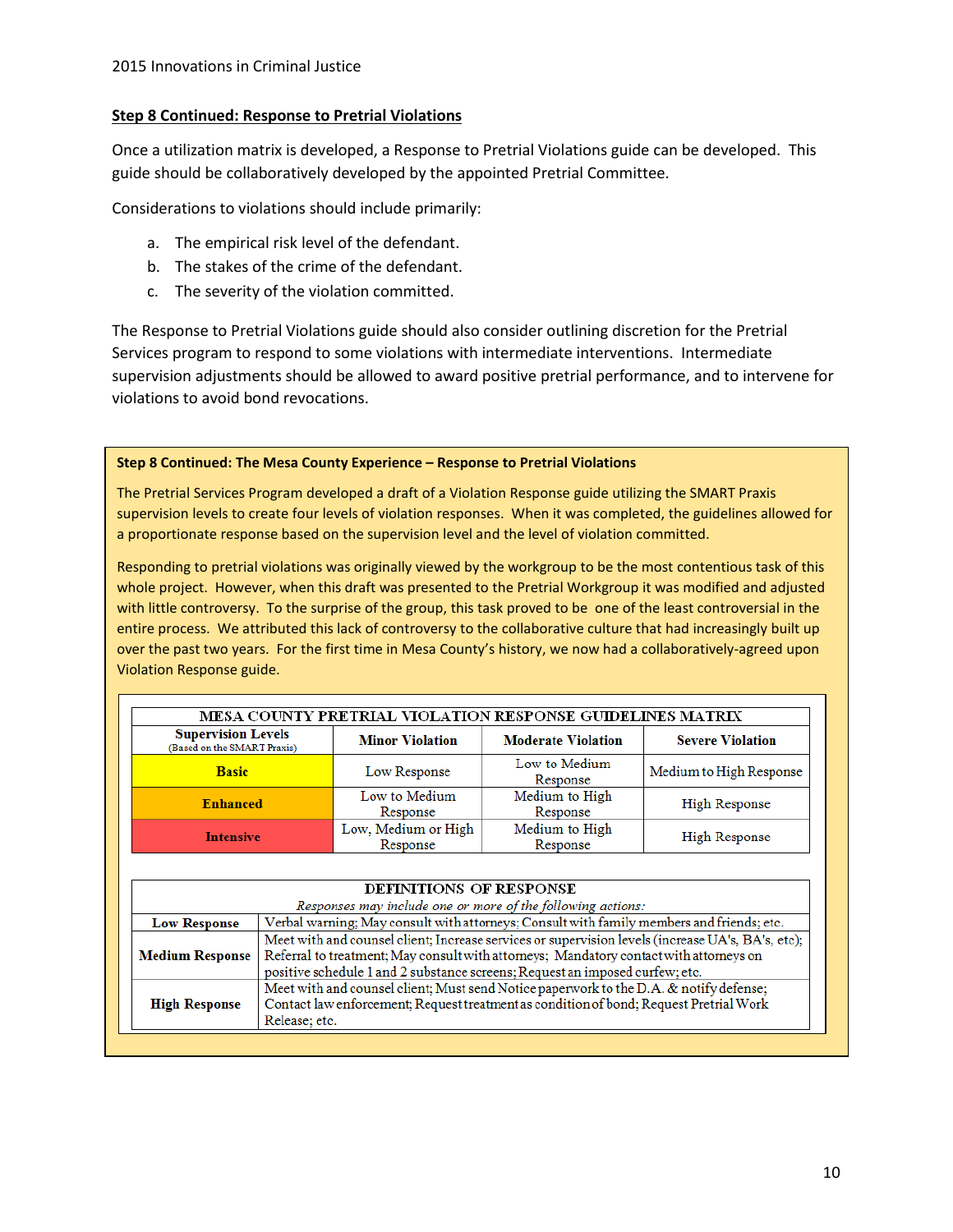## <span id="page-10-0"></span>Step 9: Replace Existing Money Bond Schedule with Evidence-Based Bond Guidelines

A jurisdiction should identify the methodology to incorporate evidence-based information into its current Bond Guidelines. This may involve a major overhaul of your current practices. What methodology currently drives your system's bond guidelines or bond schedule? Is it merely crime-based and money-based?

For any form of credible evidence-based bond schedule, money must be removed as the primary decision-maker regarding who is in or out of jail. This must be replaced by a judge's professional judgment based on empirical risk factors and any other required statutory consideration.

Detention or release decisions should not be based on the defendant's ability to pay money. Under Colorado statute, judges currently must use money to hold defendants in jail only if they think their risk cannot be mitigated within a release decision. Mesa County's Bond Guidelines outline the legality of this methodology. Mesa County looks forward to potential future statutory changes which would allow Judges to detain higher risk individuals who pose a serious threat to public safety without relying on money while still ensuring the defendant's rights to due process.

#### **Step 9: The Mesa County Experience – The Replacement of a Money Bond Schedule with new Evidence-Based Bond Guidelines:**

The Chief Judge of the 21<sup>st</sup> Judicial District (Mesa County) made it clear that he was going to revoke the current money bond schedule and replace it with something evidence-based. He is a member of the Pretrial workgroup and the group agreed that this was a critical task. So, a draft was developed and presented to the committee and modified based on the committee's feedback. The new Guidelines were developed collaboratively, albeit through many heated and confrontational meetings. The group stuck with the project and ultimately developed a new system of guidelines, which was implemented on April 29, 2013 (see chart). The heart of the new guidelines was the following matrix.

| <b>ADMINISTRATIVE ORDER 13-01: MESA COUNTY BOND GUIDELINES</b>                                                  |                                                                                                                            |                                                  |                          |                                                        |                                                                                                  |                                                           |                          |  |  |
|-----------------------------------------------------------------------------------------------------------------|----------------------------------------------------------------------------------------------------------------------------|--------------------------------------------------|--------------------------|--------------------------------------------------------|--------------------------------------------------------------------------------------------------|-----------------------------------------------------------|--------------------------|--|--|
| The type and amount of bond indicated by the guidelines are presumptions, and the parties should also consider: |                                                                                                                            |                                                  |                          |                                                        |                                                                                                  |                                                           |                          |  |  |
|                                                                                                                 | The factors enumerated in CRS 16-4-105, the facts of the case, and the specific circumstances of the individual defendant. |                                                  |                          |                                                        |                                                                                                  |                                                           |                          |  |  |
|                                                                                                                 |                                                                                                                            |                                                  |                          |                                                        | See the Crime Column Appendix for details regarding the specific crimes included in each column. |                                                           |                          |  |  |
| <b>CPAT Risk</b>                                                                                                |                                                                                                                            |                                                  |                          |                                                        |                                                                                                  | 6                                                         |                          |  |  |
| Category                                                                                                        | Felony<br><b>VRA</b> Crimes<br>$(C.R.S. 24-4.1-302)$                                                                       | Drug Distribution<br>& Aggravated<br><b>DARP</b> | DVSI 11 or Greater       | Domestic Violence Domestic Violence<br>DVSI 10 or Less | Other Felony<br>Crimes                                                                           | Misdemeanor<br><b>VRA</b> Crimes<br>$(C.R.S. 24-4.1-302)$ | Misdemeanor &<br>Traffic |  |  |
| Cat <sub>1</sub>                                                                                                | Cautionary Bond<br>w/PTS                                                                                                   | PR with PTS                                      | PR with PTS              | PR No Supervision                                      | *PR No Supervision                                                                               | PR No Supervision                                         | *PR No Supervision       |  |  |
| Cat 2                                                                                                           | Cautionary Bond<br>w/PTS                                                                                                   | Cautionary Bond<br>w/PTS                         | PR with PTS              | PR with PTS                                            | PR No Supervision                                                                                | PR No Supervision                                         | *PR No Supervision       |  |  |
| Cat3                                                                                                            | Cautionary Bond<br>w/PTS                                                                                                   | Cautionary Bond<br>w/PTS                         | Cautionary Bond<br>w/PTS | PR with PTS                                            | PR with PTS                                                                                      | PR with PTS                                               | *PR No Supervision       |  |  |
| Cat 4                                                                                                           | Cautionary Bond<br>w/PTS                                                                                                   | <b>Cautionary Bond</b><br>w/PTS                  | Cautionary Bond<br>w/PTS | Cautionary<br>Bond w/PTS                               | Cautionary<br>Bond w/PTS                                                                         | Cautionary<br>Bond w/PTS                                  | <b>PR</b> with PTS       |  |  |
| Cash Only Range                                                                                                 | \$100 - \$100,000                                                                                                          | $$100 - $50,000$                                 | \$100 - \$10,000         | $$100 - $1,000$                                        | $$100 - $10,000$                                                                                 | $$100 - $1,000$                                           | S0.                      |  |  |
| <b>Secured Bond Range</b>                                                                                       | $$1,000 - $1,000,000$                                                                                                      | \$1,000 - \$500,000                              | $$1,000 - $100,000$      | \$1,000 - \$10,000                                     | $$1,000 - $100,000$                                                                              | $$1,000 - $10,000$                                        | SO.                      |  |  |

Explanations and an appendix to the crime categories were also published. The Chief Judge, the District Attorney and the Sheriff signed this document, which showed a strong collaborative framework. The public and private defenders also showed support in the development and implementation of this document. As can be seen in the above document, money ranges where used in lieu of specific money amounts, but these money ranges were still presumptive. This was controversial, as some group members did not want any reference to money. However, the group viewed this as one big step in the right direction, with many more to come. The group committed to reviewing the outcomes from each cell in the above chart, and making data-driven adjustments to the chart as soon as the data became available.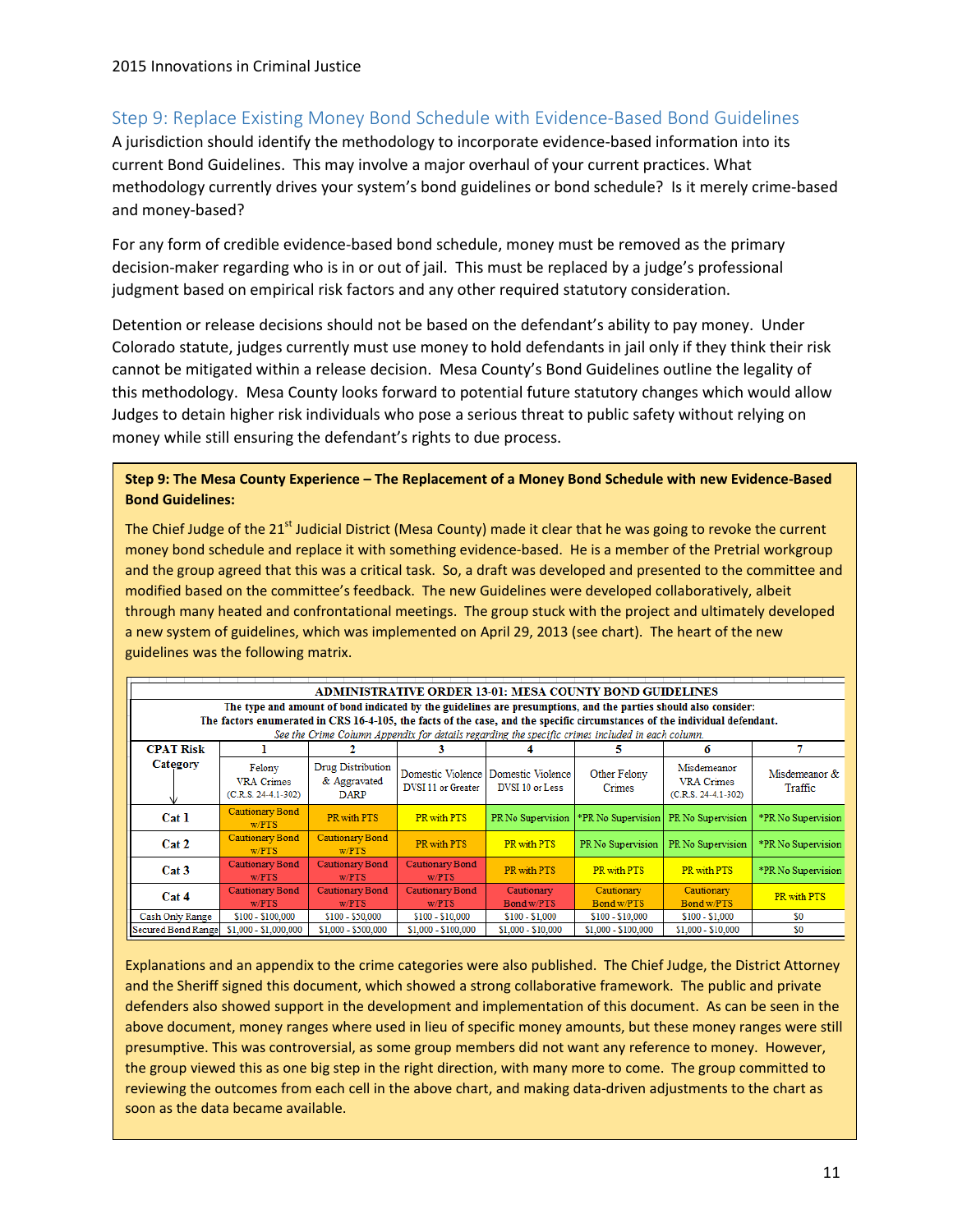#### 2015 Innovations in Criminal Justice

## <span id="page-11-0"></span>Step 10: Sustaining Implementation

Sustaining implementation must be considered during the planning phases. Implementation efforts should consider the following steps to ensure implementation success.

- a. Stakeholders from each constituency who are part of building the project and planning for implementation should be involved in the training and on-going coaching and mentoring plans.
- b. Follow-up system training should be planned and executed within six months of implementation. The training should focus on building confidence in best practices surrounding Pretrial.
- c. Commitments to track data outcomes and report key outcomes regularly to the system stakeholders should be established from the beginning. This will help build confidence in the project and bring a level of comfort to those who are concerned about the outcomes of change efforts.

## **Step 10: The Mesa County Experience – Sustaining Implementation**

When the CPAT risk assessment implementation training was planned, Mesa County arranged for specific training with the public defenders and the private defense bar, the district attorney's office and the judges. Each training group had experts on the tool and representatives of each constituent group advocating the change during the training. This proved to be very successful in building confidence in the updated empirically based risk assessment.

A CPAT expert attended court arraignments following the implementation and followed up with attorneys if the CPAT was being misapplied or questions arose about how to apply the tool. This person also provided updates to attorneys who were not as familiar with the changes to help broaden the scope of understanding of the CPAT.

The same arrangements were made when the new bond guidelines were implemented in April of 2013. Furthermore, the Chief Judge solicited feedback from the other judges ahead of time to ensure that they all had their input and recommendations in advance. This also took place with the prosecution and defense. A followup training was conducted as well, which proved to be helpful in getting buy-in. Mesa County noted no open dissension in the implementation process and received much support.

Mesa County followed up after the implementation within six months by bringing in nationally recognized experts to present on best practices and to encourage the stakeholders to continue in the right direction.

Mesa County has also provided regular statistical updates to stakeholders which help sustain confidence in the system changes.

## <span id="page-11-1"></span>Step 11: System Evaluation

## Data Tracking

During each task, Pretrial Services was busy developing statistical tracking spreadsheets that would be critical in evaluating the results of this new pretrial justice system. The system originally set statistical goals, such as spending 30% fewer dollars on lower risk defendants and an 80% concurrence rate with the bond guidelines (*i.e.* judicial adherence to bond recommendations in 80% of cases or more). This and other data would have to be statistically tracked. Pretrial Services was ultimately able to develop an in-depth and thorough data tracking system that has been implemented. Program goals, stakeholder input, Colorado statutes, and publications on nationally recognized pretrial performance measurement standards were used to develop the measures.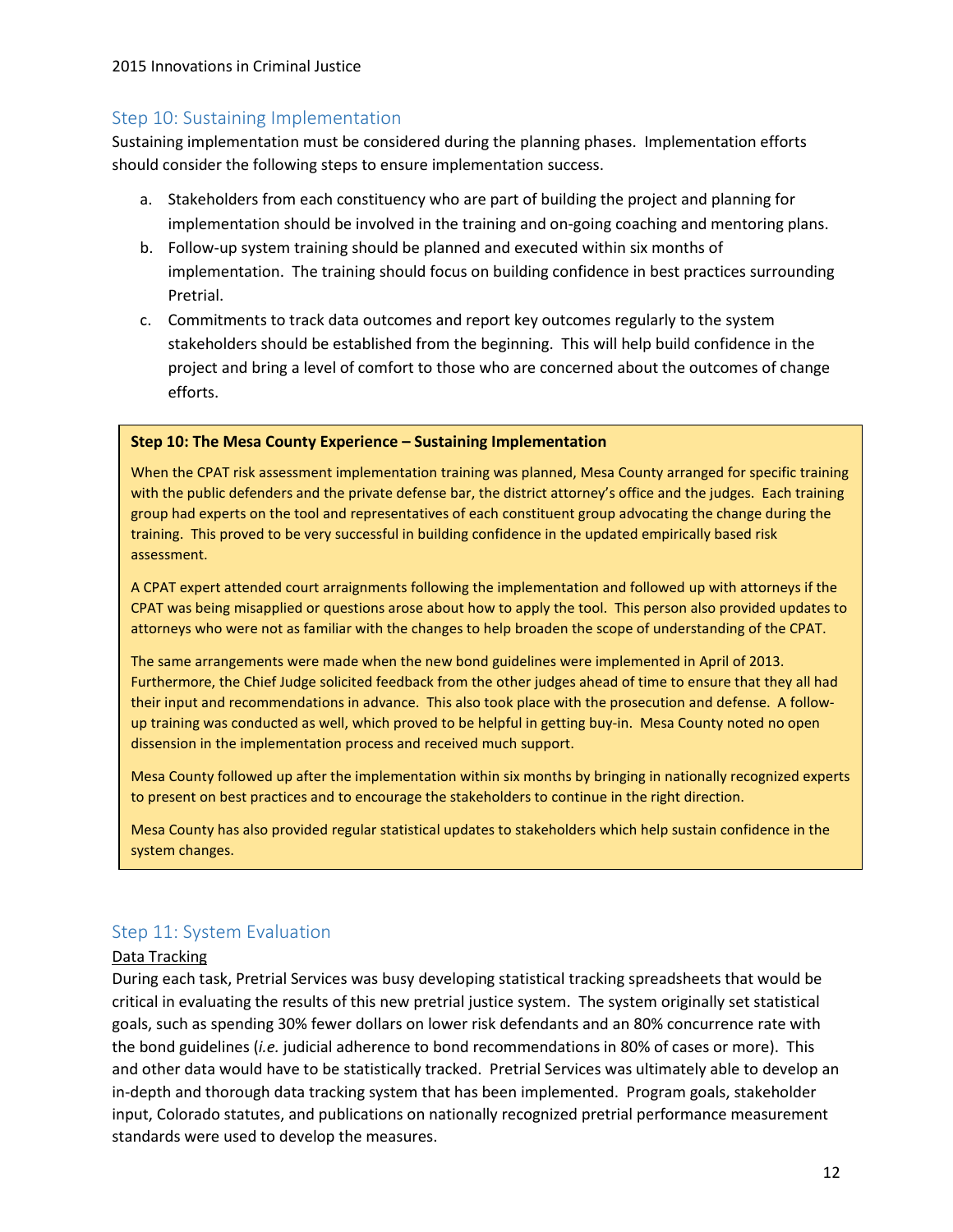Some key factors that Mesa tracks are as follows:

- a. Local predictive value of the CPAT;
- b. Court Appearance Rates: The rate at which defendants are appearing in court with no missed court dates;
- c. Safety Rates: The rate at which defendants are not re-offending while under pretrial supervision;
- d. Release Rates: The rate at which defendants are being released from jail after bond has been set by the court;
- e. Concurrence Rate: To what extent do each judge's decisions match the release guidelines;
- f. Risk Levels of Pretrial Jail Defendants: What is the risk level of those defendants who remain in custody; and
- g. Violation Rates: The rate of violations incurred while under pretrial supervision.



## Evidence that the CPAT is predicting accurately at the local level (2014 CPAT Prediction Outcomes)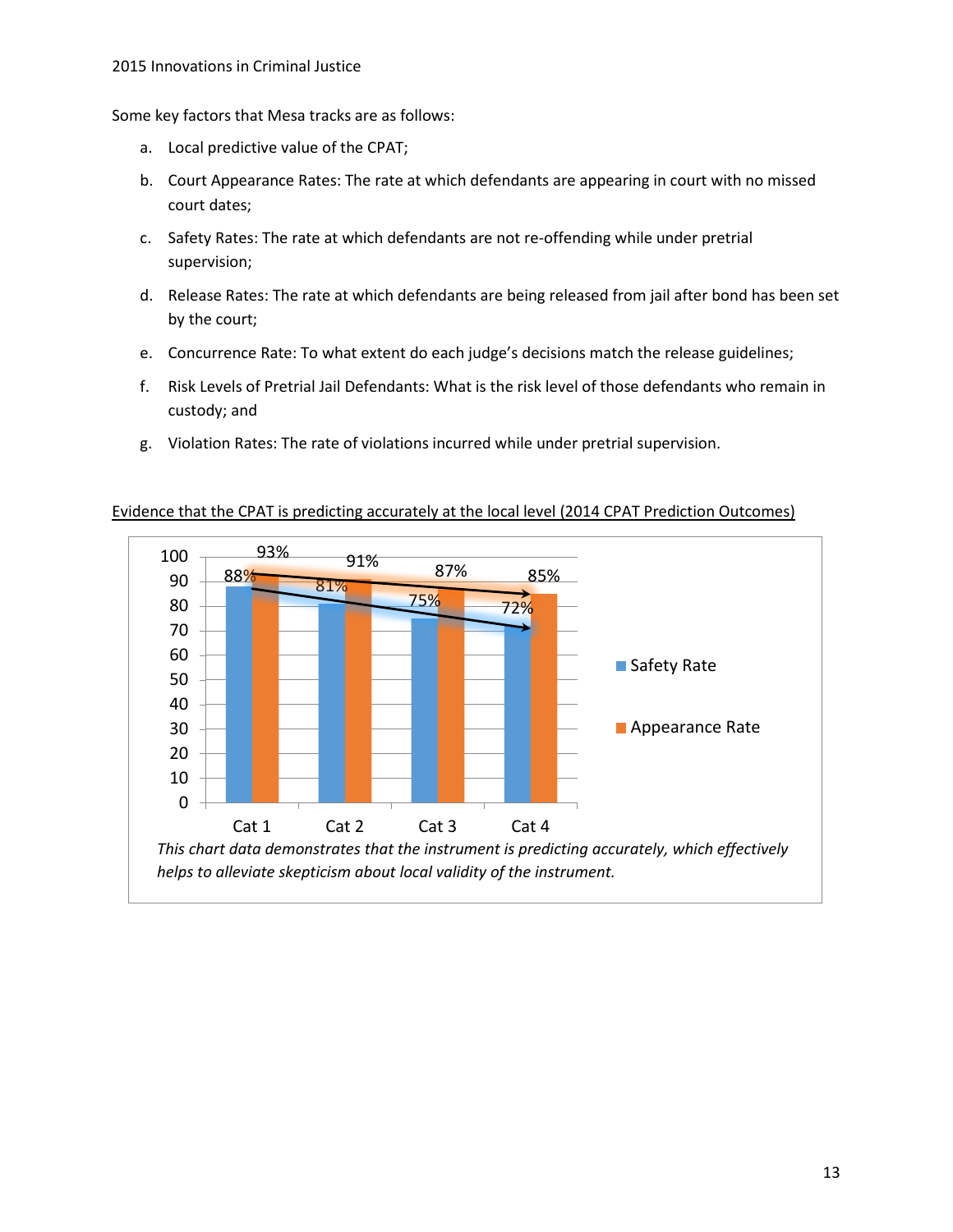

Note: The Colorado Data, also incl. ised individuals. The Mesa data iudes supervised individuals only.

It should not be expected that secured bonds would have a positive effect on safety rates because there is no connection between money bonds posted and new crimes committed. That is, if a defendant posts a secured bond and commits any new crime, he/she does not lose his/her money, so no connection exists. This dispels the myth that somehow secured bonds affect public safety. The only way they do affect public safety is if money is the only effective means to hold a defendant who poses a significant public safety threat.

| <b>Risk</b>                                                                                                                                                                                            |                                    | <b>Safety Rate</b>              | <b>Safety Rate</b>           |                |  |  |
|--------------------------------------------------------------------------------------------------------------------------------------------------------------------------------------------------------|------------------------------------|---------------------------------|------------------------------|----------------|--|--|
| Category                                                                                                                                                                                               |                                    | <b>MESA</b> (YTD November 2014) | <b>COLORADO</b> (CPAT study) |                |  |  |
|                                                                                                                                                                                                        | <b>Unsecured</b><br><b>Secured</b> |                                 | <b>Unsecured</b>             | <b>Secured</b> |  |  |
| Cat 1                                                                                                                                                                                                  | 89%                                | 84%                             | 93%                          | 90%            |  |  |
| Cat 2                                                                                                                                                                                                  | 82%                                | 81%                             | 84%                          | 79%            |  |  |
| Cat <sub>3</sub>                                                                                                                                                                                       | 77%                                | 72%                             | 69%                          | 70%            |  |  |
| Cat 4                                                                                                                                                                                                  | 73%                                | 72%                             | 64%                          | 58%            |  |  |
| <b>Average</b>                                                                                                                                                                                         | 80%                                | 74%                             | 85%                          | 76%            |  |  |
| This chart illustrates that secured verses unsecured bonds do not seem to have an impact on public<br>safety rates in Colorado or Mesa County. The Colorado's study group included both supervised and |                                    |                                 |                              |                |  |  |

*unsupervised defendants, whereas Mesa County's group only included supervised defendants.*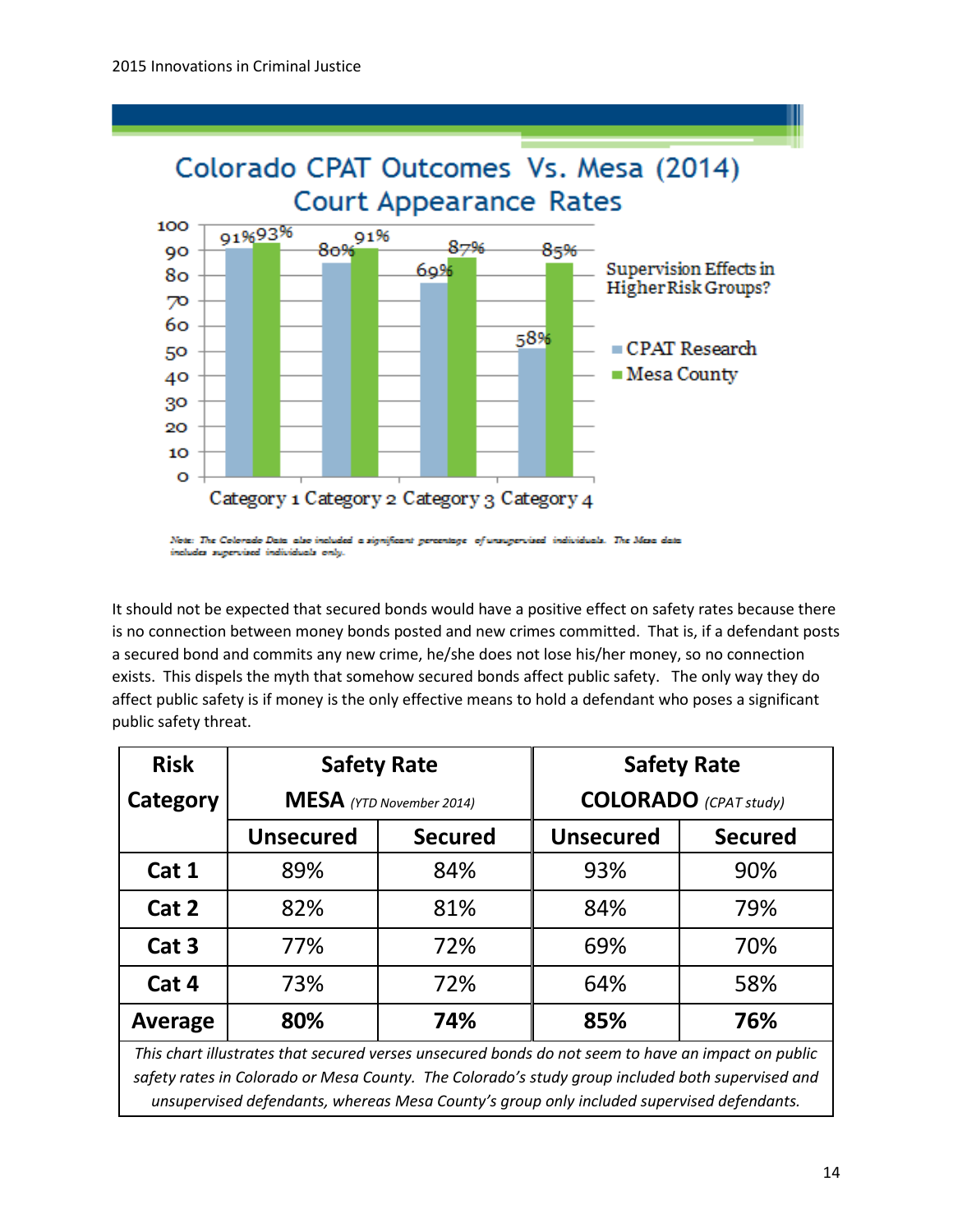## **Concurrent Rates:**

Our system does not expect or desire 100% concurrence with the Bond Guidelines. This is because we value the professional judgment of the judges to assess the individual factors of each case to determine an appropriate bond. This may result in some lower risk defendants being detained based on the severity of their crimes or for other reasons, and some higher risk defendants being released due to the unique circumstances of the individual defendant. Therefore, overrides to the Bond Guidelines are expected. Our system set the goal of an 80% concurrence rate with the Bond Guidelines and our actual rate is currently at 79%.





## **Days To Release From Booking Time**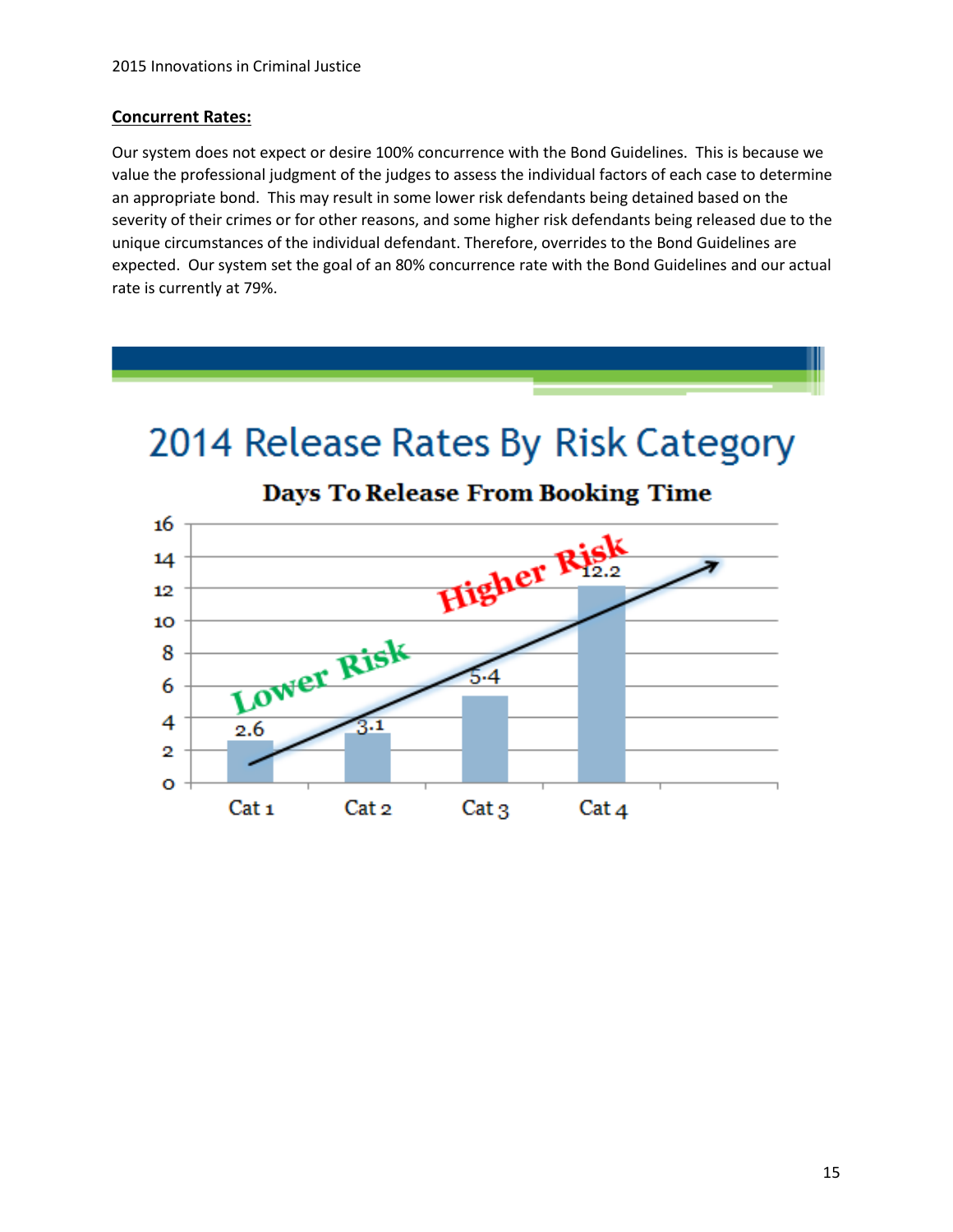



*The above chart shows a decreasing jail population and an increasing pretrial supervision population since the implementation of the new bond guidelines.*



*The above chart shows that judges are making more risk-based decisions regarding how bonds are set with the intent of holding higher risk defendants in jail, while releasing lower risk defendants on their own recognizance.*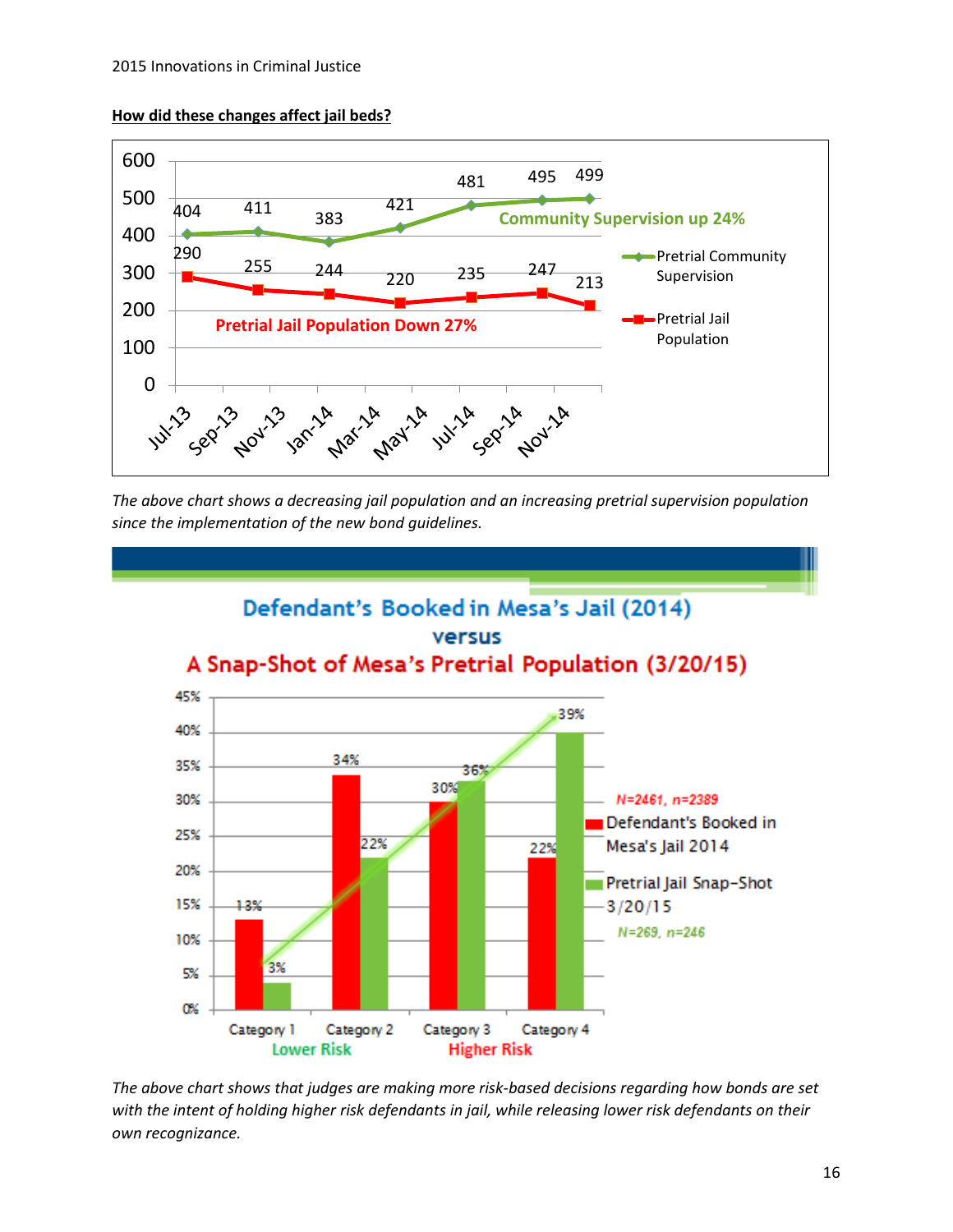## <span id="page-16-0"></span>Step 12: Implementation Adjustments

Stakeholders must commit to reviewing the data outcomes of the practice changes and based on those outcomes, make data-driven updates to the system guidelines. This type of a review process should occur within 18 months of a significant change. This commitment to review the outcomes regularly must be clear from the beginning and should help alleviate skepticism about the change process. However, this does require a commitment to tracking the key outcomes outlined in the project goals.

## **The Mesa County Experience – Implementation Adjustments: Updated Data-Driven Bond Guidelines**

In the fall of 2014, the data became available, and outcomes from each cell in the above matrix were presented to the group. This resulted in the following adjustments, which were implemented on January 1, 2015. The new matrix could now truly be called "data-driven".

| 21 <sup>st</sup> JUDICIAL DISTRICT BOND POLICY AND GUIDELINES - ADMINISTRATIVE ORDER 15-01 |                                                                                                                                  |                          |                                     |                                                   |                                                    |                                                                                    |                                                      |  |  |
|--------------------------------------------------------------------------------------------|----------------------------------------------------------------------------------------------------------------------------------|--------------------------|-------------------------------------|---------------------------------------------------|----------------------------------------------------|------------------------------------------------------------------------------------|------------------------------------------------------|--|--|
|                                                                                            | These bond guidelines are presumptions. Deviation from the presumptions may be appropriate based on case specific circumstances. |                          |                                     |                                                   |                                                    |                                                                                    |                                                      |  |  |
|                                                                                            | 5<br>3                                                                                                                           |                          |                                     |                                                   |                                                    |                                                                                    |                                                      |  |  |
| <b>CPAT</b><br>Risk<br>Category                                                            | <b>Felony VRA Crimes</b><br>$(C.R.S. 24-4.1-302)$                                                                                | <b>Drug Distribution</b> | Aggravated<br><b>DUI &amp; DARP</b> | <b>Domestic Violence</b><br>DVSI 11 or<br>Greater | <b>Domestic Violence</b><br><b>DVSI 10 or Less</b> | <b>Other Felony</b><br>Crimes &<br><b>Misdemeanor VRA</b><br>$(C.R.S. 24-4.1-302)$ | Other<br>Misdemeanor, and<br><b>Traffic Offenses</b> |  |  |
| Cat 1                                                                                      | PR or Cash Only                                                                                                                  | <b>PR</b>                | <b>PR</b>                           | <b>PR</b>                                         | PR.                                                | $*$ PR                                                                             | $*$ PR                                               |  |  |
|                                                                                            | $w/$ PTS                                                                                                                         | with PTS                 | with PTS                            | with PTS                                          | No Supervision                                     | No Supervision                                                                     | No Supervision                                       |  |  |
| Cat 2                                                                                      | PR or Cash Only                                                                                                                  | PR or Cash Only          | PR or Cash Only                     | Cash Only                                         | PR.                                                | $*$ PR                                                                             | $*$ PR                                               |  |  |
|                                                                                            | w/PTS                                                                                                                            | w/PTS                    | w/PTS                               | w/PTS                                             | No Supervision                                     | No Supervision                                                                     | No Supervision                                       |  |  |
| Cat3                                                                                       | <b>Cash Only</b>                                                                                                                 | Cash Only                | Cash Only                           | <b>Cash Only</b>                                  | PR or Cash Only                                    | PR or Cash Only                                                                    | $*PR$                                                |  |  |
|                                                                                            | w/PTS                                                                                                                            | w/PTS                    | w/PTS                               | w/PTS                                             | $w/$ PTS                                           | $w/$ PTS                                                                           | No Supervision                                       |  |  |
| Cat 4                                                                                      | Cash Only<br>w/PTS                                                                                                               | Cash Only<br>w/PTS       | <b>Cash Only</b><br>w/PTS           | Cash Only<br>w/PTS                                | Cash Only<br>w/PTS                                 | Cash Only<br>w/PTS                                                                 | PR or Cash only<br>$w/$ PTS                          |  |  |

#### **Updated Bond Guidelines based on initial data outcomes in each of the 28 cells:**

In this version, there are no money ranges or amounts. This is because the judges are now encouraged to make hold or release decisions in this framework without pre-established arbitrary money amounts driving their decisions. In addition to the matrix upgrades, the group updated the legal wording in the bail documents to reflect updates in Colorado statutes, research and best practices in pretrial. The wording was much more direct in encouraging judges to make hold or release decisions, and the legal backing to do it. These updates are considered by the Mesa County Pretrial workgroup to be the very best that can be done at this time given the confines of the current law in Colorado. There is a general consensus in the group that a preventative detention statute should be implemented in Colorado, allowing judges to hold some dangerous defendants without having to rely on arbitrary money amounts. This will encourage much higher release rates of defendants, while safely holding the highest risk defendants in custody. In Colorado, this will require amending the Constitution through a vote of the people.

Tip: If at all possible try to avoid the temptation of placing money ranges in your bond guidelines. This has no basis in science and will only serve to continue to allow money to be the primary driver in pretrial release decisions.

Tip: The system stakeholders must create a chart with presumptive guidelines, which are developed by key stakeholders, who pre-determine bond recommendations. These recommendations should be followed unless there are mitigating or aggravating circumstances to override the presumptions. The above chart reflects how Mesa County successfully accomplished this concept.